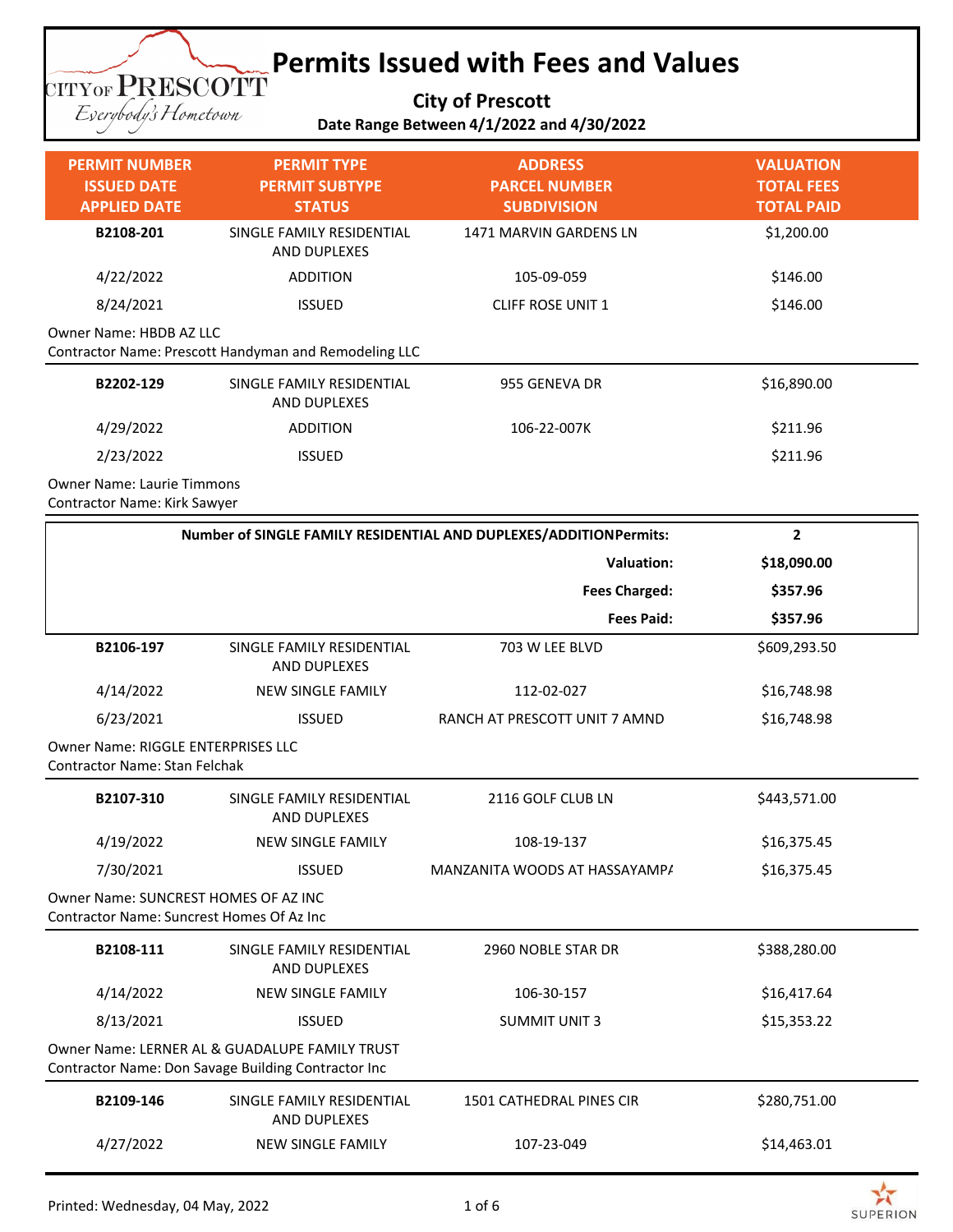| <b>Permits Issued with Fees and Values</b><br>CITYOF PRESCOTT<br><b>City of Prescott</b><br>Eserybody's Hometown<br>Date Range Between 4/1/2022 and 4/30/2022 |                                                  |                                                           |              |
|---------------------------------------------------------------------------------------------------------------------------------------------------------------|--------------------------------------------------|-----------------------------------------------------------|--------------|
| 9/21/2021                                                                                                                                                     | <b>ISSUED</b>                                    | <b>CATHEDRAL PINES 1ST AMENDED</b>                        | \$14,463.01  |
| Contractor Name: mitch kempton                                                                                                                                | Owner Name: COSBY LEIGH G LIVING TRUST           |                                                           |              |
| B2112-131                                                                                                                                                     | SINGLE FAMILY RESIDENTIAL<br><b>AND DUPLEXES</b> | 2213 LAKEWOOD DR                                          | \$488,498.00 |
| 4/19/2022                                                                                                                                                     | <b>NEW SINGLE FAMILY</b>                         | 105-03-168                                                | \$14,904.77  |
|                                                                                                                                                               |                                                  |                                                           |              |
| 12/26/2021                                                                                                                                                    | <b>ISSUED</b>                                    | <b>PRESCOTT HIGHLANDS UNITS 2-5</b><br>REPLAT LOTS 85-86, | \$14,904.77  |
|                                                                                                                                                               | Owner Name: JOHNSON RODNEY G & PATRICIA A (JT)   |                                                           |              |
| Contractor Name: David John Keogh<br>B2201-062                                                                                                                | SINGLE FAMILY RESIDENTIAL<br><b>AND DUPLEXES</b> | 5260 DELLS POINT RD                                       | \$373,200.00 |
| 4/27/2022                                                                                                                                                     | <b>NEW SINGLE FAMILY</b>                         | 103-69-542                                                | \$14,891.22  |
| 1/14/2022                                                                                                                                                     | <b>ISSUED</b>                                    | <b>GRANITE DELLS ESTATES PHASE 3B</b>                     | \$14,891.22  |
| <b>Owner Name: Eric Short</b>                                                                                                                                 | <b>Contractor Name: CARRINGTON HOMES INC</b>     |                                                           |              |
| B2202-035                                                                                                                                                     | SINGLE FAMILY RESIDENTIAL<br><b>AND DUPLEXES</b> | 5184 IRON STONE WAY                                       | \$515,666.00 |
| 4/28/2022                                                                                                                                                     | <b>NEW SINGLE FAMILY</b>                         | 103-04-013                                                | \$16,627.23  |

Contractor Name: CARRINGTON HOMES INC

| Number of SINGLE FAMILY RESIDENTIAL AND DUPLEXES/NEW SINGLE FAMILYPermits: |                                                                                           |                                     | 7              |  |
|----------------------------------------------------------------------------|-------------------------------------------------------------------------------------------|-------------------------------------|----------------|--|
|                                                                            |                                                                                           | Valuation:                          | \$3,099,259.50 |  |
|                                                                            |                                                                                           | <b>Fees Charged:</b>                | \$110,428.30   |  |
|                                                                            |                                                                                           | <b>Fees Paid:</b>                   | \$109,363.88   |  |
| B2201-108                                                                  | SINGLE FAMILY RESIDENTIAL<br><b>AND DUPLEXES</b>                                          | <b>270 LAURELEAF DR</b>             | \$15,000.00    |  |
| 4/22/2022                                                                  | <b>REMODEL</b>                                                                            | 107-27-005                          | \$123.34       |  |
| 1/20/2022                                                                  | <b>ISSUED</b>                                                                             | <b>HIDDEN VALLEY RANCH PHASE 13</b> | \$123.34       |  |
|                                                                            | Owner Name: LESLIE CASEY & ELIZABETH JT<br>Contractor Name: All Affairs Contracting, Inc. |                                     |                |  |
| B2202-075                                                                  | SINGLE FAMILY RESIDENTIAL<br><b>AND DUPLEXES</b>                                          | 260 GOLDEN EAGLE DR                 | \$10,000.00    |  |
| 4/1/2022                                                                   | <b>REMODEL</b>                                                                            | 107-12-417                          | \$376.00       |  |
| 2/13/2022                                                                  | <b>ISSUED</b>                                                                             | <b>HIDDEN VALLEY RANCH PHASE 11</b> | \$376.00       |  |
| Owner Name: HORNING JAMES M &<br>Contractor Name: Kelmar Consulting Ltd    |                                                                                           |                                     |                |  |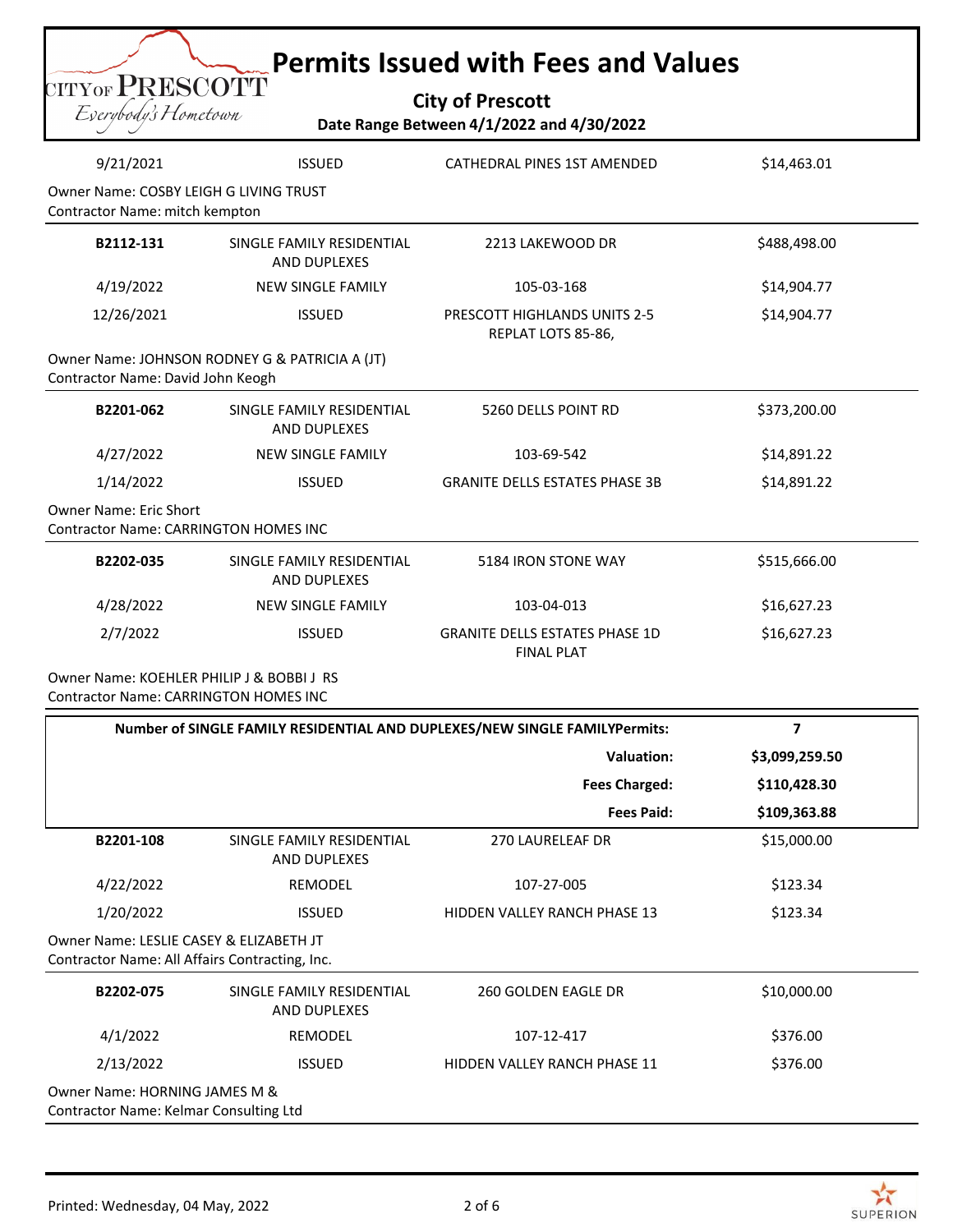## **Permits Issued with Fees and Values**

**City of Prescott Date Range Between 4/1/2022 and 4/30/2022**

| B2203-128                                                                                        | SINGLE FAMILY RESIDENTIAL<br>AND DUPLEXES                | 522 WINDMERE CIR                 | \$5,682.00  |
|--------------------------------------------------------------------------------------------------|----------------------------------------------------------|----------------------------------|-------------|
| 4/1/2022                                                                                         | REMODEL                                                  | 112-10-181                       | \$146.00    |
| 3/18/2022                                                                                        | <b>ISSUED</b>                                            | RANCH AT PRESCOTT UNIT 5         | \$146.00    |
| Owner Name: PARSONS LARRY W & JENNIFER L RS                                                      | <b>Contractor Name: Arizona Foundation Solutions LLC</b> |                                  |             |
| B2203-171                                                                                        | SINGLE FAMILY RESIDENTIAL<br>AND DUPLEXES                | 2273 LICHEN RIDGE LN             | \$25,000.00 |
| 4/29/2022                                                                                        | REMODEL                                                  | 108-19-122                       | \$168.90    |
| 3/25/2022                                                                                        | <b>ISSUED</b>                                            | SUNRISE HIGHLANDS AT HASSAYAMPA  | \$168.90    |
| <b>Owner Name: LONE PINE FAMILY TRUST</b><br><b>Contractor Name: Hughes Building Company LLC</b> |                                                          |                                  |             |
| B2204-003                                                                                        | SINGLE FAMILY RESIDENTIAL<br>AND DUPLEXES                | 1949 BOARDWALK AVE               | \$27,014.00 |
| 4/20/2022                                                                                        | REMODEL                                                  | 105-09-237                       | \$178.08    |
| 4/1/2022                                                                                         | <b>ISSUED</b>                                            | <b>CLIFF ROSE UNIT 3 PHASE B</b> | \$178.08    |
| Owner Name: LIPSEY MIA ROSE NKA<br><b>Contractor Name: Mark Miller LLC</b>                       |                                                          |                                  |             |
| B2204-042                                                                                        | SINGLE FAMILY RESIDENTIAL<br>AND DUPLEXES                | 3113 E SWANLAKE CIR              | \$13,300.00 |
| 4/22/2022                                                                                        | REMODEL                                                  | 103-44-060                       | \$146.00    |
| 4/8/2022                                                                                         | <b>ISSUED</b>                                            | RANCH AT PRESCOTT UNIT 3         | \$146.00    |
| <b>Owner Name: SCHWABE LIVING TRUST</b><br>Contractor Name: Straight Line Pier Inc               |                                                          |                                  |             |
| B2204-077                                                                                        | SINGLE FAMILY RESIDENTIAL<br>AND DUPLEXES                | <b>304 DOUBLE D DR</b>           | \$10,565.00 |
| 4/29/2022                                                                                        | REMODEL                                                  | 110-04-137                       | \$146.00    |
| 4/14/2022                                                                                        | <b>ISSUED</b>                                            | <b>KNOLL</b>                     | \$146.00    |
| <b>Owner Name: SOUZA FAMILY TRUST</b>                                                            | <b>Contractor Name: Arizona Foundation Solutions LLC</b> |                                  |             |
| B2204-083                                                                                        | SINGLE FAMILY RESIDENTIAL<br><b>AND DUPLEXES</b>         | 3303 PLEASANT VALLEY DR          | \$20,000.00 |
| 4/26/2022                                                                                        | REMODEL                                                  | 106-21-014Y                      | \$110.00    |
| 4/15/2022                                                                                        | <b>ISSUED</b>                                            |                                  | \$110.00    |
| <b>Contractor Name: Sanders Plastering Systems LLC</b>                                           | Owner Name: MURRELL GREGORY A & DONEVON S RS (BD)        |                                  |             |
| B2204-135                                                                                        | SINGLE FAMILY RESIDENTIAL<br>AND DUPLEXES                | 843 FLAMING ARROW                | \$32,859.00 |
| 4/26/2022                                                                                        | REMODEL                                                  | 106-45-005                       | \$204.70    |
| 4/22/2022                                                                                        | <b>ISSUED</b>                                            | <b>BLACKHAWK</b>                 | \$204.70    |

CITYOF PRESCOTT Eserybody's Hometown

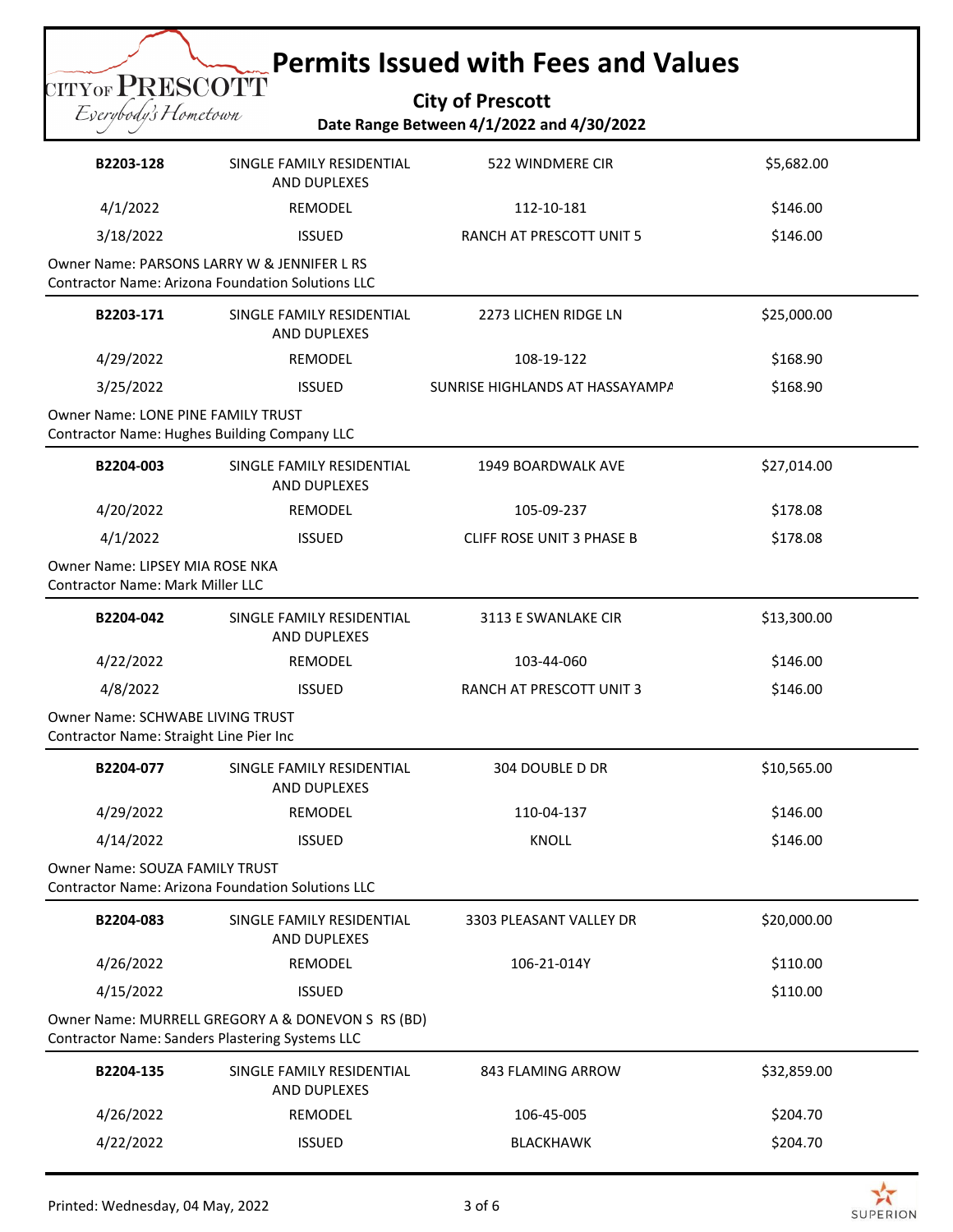**Permits Issued with Fees and Values** CITYOF PRESCOTT **City of Prescott** Eserybody's Hometown

**Date Range Between 4/1/2022 and 4/30/2022**

Owner Name: LIPING LAN REVOCABLE LIVING TRUST Contractor Name: Home Depot U S A Inc

|                                                    | Number of SINGLE FAMILY RESIDENTIAL AND DUPLEXES/REMODELPermits: |                                                                        | 9            |
|----------------------------------------------------|------------------------------------------------------------------|------------------------------------------------------------------------|--------------|
|                                                    |                                                                  | <b>Valuation:</b>                                                      | \$159,420.00 |
|                                                    |                                                                  | <b>Fees Charged:</b>                                                   | \$1,599.02   |
|                                                    |                                                                  | <b>Fees Paid:</b>                                                      | \$1,599.02   |
| B2111-163                                          | SINGLE FAMILY RESIDENTIAL<br>AND DUPLEXES                        | 5119 RAINDROP RD                                                       | \$150,000.00 |
| 4/28/2022                                          | <b>SWIMMING POOL</b>                                             | 106-01-252A                                                            | \$738.40     |
| 11/30/2021                                         | <b>ISSUED</b>                                                    | WALDEN RANCH PHASE 5 EAST 1ST<br><b>REVISION</b>                       | \$738.40     |
| Contractor Name: Biddles Pool Spa Patio LLC        | Owner Name: AKINS JAMES MICHAEL & WENDI MELISA RS                |                                                                        |              |
| B2202-103                                          | SINGLE FAMILY RESIDENTIAL<br>AND DUPLEXES                        | 3466 BAR CIRCLE A RD                                                   | \$40,000.00  |
| 4/28/2022                                          | <b>SWIMMING POOL</b>                                             | 103-54-005                                                             | \$237.24     |
| 2/18/2022                                          | <b>ISSUED</b>                                                    | RANCH AT PRESCOTT UNIT 9                                               | \$237.24     |
| <b>Contractor Name: Custom Water Creations LLC</b> | <b>Owner Name: ARCHER FAMILY REVOCABLE TRUST</b>                 |                                                                        |              |
|                                                    |                                                                  | Number of SINGLE FAMILY RESIDENTIAL AND DUPLEXES/SWIMMING POOLPermits: | $\mathbf{2}$ |
|                                                    |                                                                  | <b>Valuation:</b>                                                      | \$190,000.00 |
|                                                    |                                                                  | <b>Fees Charged:</b>                                                   | \$975.64     |
|                                                    |                                                                  | <b>Fees Paid:</b>                                                      | \$975.64     |
| B2202-116                                          | SINGLE FAMILY RESIDENTIAL<br>AND DUPLEXES                        | 1140 DEERFIELD RD                                                      | \$8,062.00   |
| 4/14/2022                                          | WINDOWS AND DOORS NEW<br>AND REPLACE                             | 107-17-078                                                             | \$146.00     |
| 2/22/2022                                          | <b>ISSUED</b>                                                    | HAISLEY HOMESTEAD UNIT 3                                               | \$146.00     |
| Owner Name: SPILLER PEGGY TRUST                    | Contractor Name: Southwest Windows and doors LLC                 |                                                                        |              |
| B2203-149                                          | SINGLE FAMILY RESIDENTIAL<br><b>AND DUPLEXES</b>                 | 4600 HORNET DR                                                         | \$15,640.00  |
| 4/5/2022                                           | WINDOWS AND DOORS NEW<br>AND REPLACE                             | 103-18-067                                                             | \$126.26     |
| 3/23/2022                                          | <b>ISSUED</b>                                                    | YAVAPAI HILLS UNIT 6                                                   | \$126.26     |
| Owner Name: ELDREDGE JACK & CYNTHIA J RS           | Contractor Name: Southwest Windows and doors LLC                 |                                                                        |              |
| B2203-177                                          | SINGLE FAMILY RESIDENTIAL<br>AND DUPLEXES                        | 550 W ROSSER ST                                                        | \$32,818.00  |

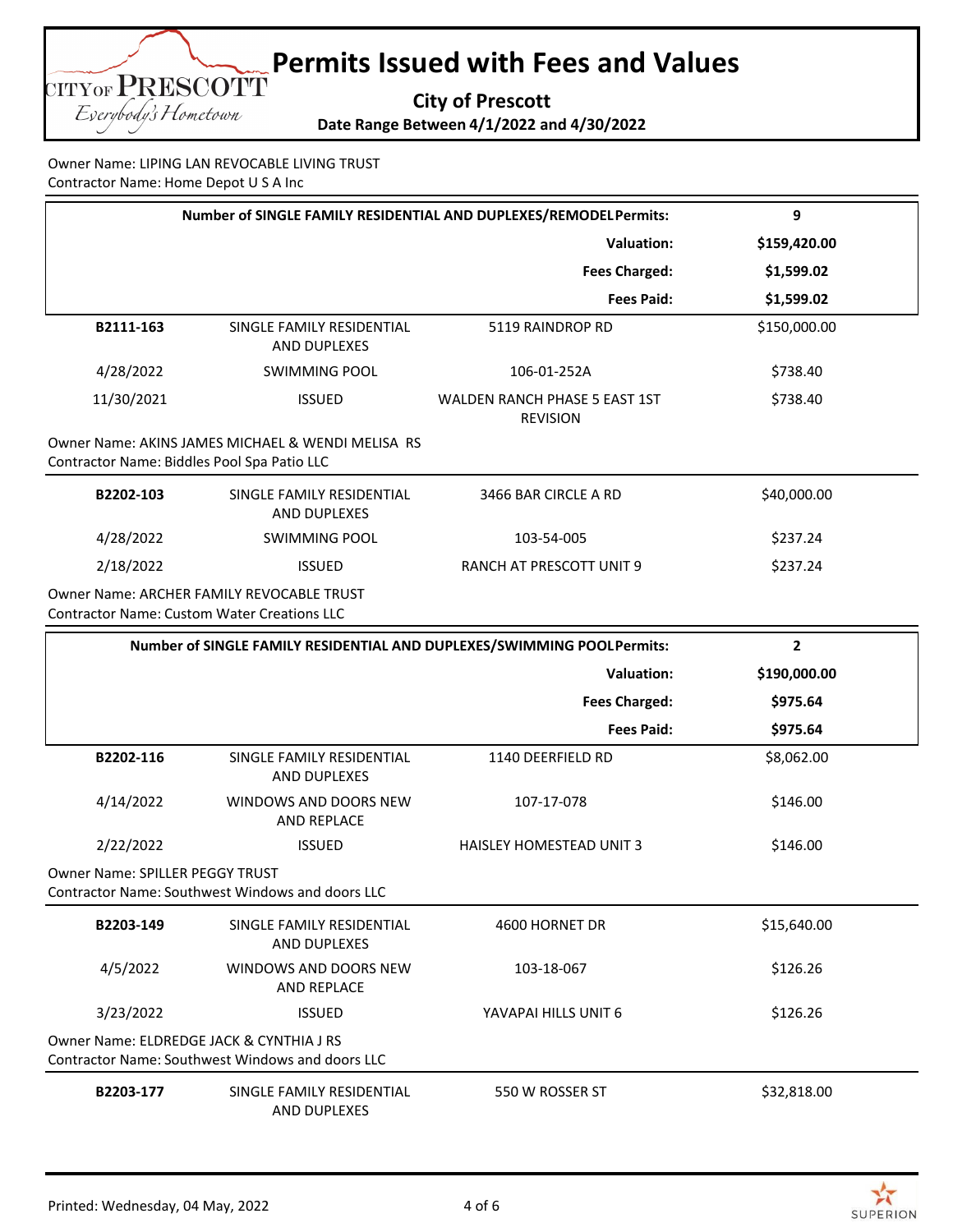|                                                                                                            |                                                                                               | <b>Permits Issued with Fees and Values</b>                                                            |             |  |
|------------------------------------------------------------------------------------------------------------|-----------------------------------------------------------------------------------------------|-------------------------------------------------------------------------------------------------------|-------------|--|
| $_{\mathrm{CITYOF}}$ $\mathrm{PRESCOTT}$                                                                   |                                                                                               | <b>City of Prescott</b>                                                                               |             |  |
| Eserybody's Hometown                                                                                       |                                                                                               | Date Range Between 4/1/2022 and 4/30/2022                                                             |             |  |
| 4/4/2022                                                                                                   | WINDOWS AND DOORS NEW<br><b>AND REPLACE</b>                                                   | 116-12-005A                                                                                           | \$204.51    |  |
| 3/28/2022                                                                                                  | <b>ISSUED</b>                                                                                 |                                                                                                       | \$204.51    |  |
|                                                                                                            | Owner Name: SMITH PAUL B & LESLIE K TRUST<br>Contractor Name: Southwest Windows and doors LLC |                                                                                                       |             |  |
| B2203-178                                                                                                  | SINGLE FAMILY RESIDENTIAL<br>AND DUPLEXES                                                     | 770 PINON OAK DR                                                                                      | \$4,887.00  |  |
| 4/5/2022                                                                                                   | WINDOWS AND DOORS NEW<br><b>AND REPLACE</b>                                                   | 106-02-357                                                                                            | \$146.00    |  |
| 3/28/2022                                                                                                  | <b>ISSUED</b>                                                                                 | PINON OAKS UNIT 3 PHASE 4                                                                             | \$146.00    |  |
| <b>Owner Name: FRANK LIVING TRUST</b>                                                                      | Contractor Name: Southwest Windows and doors LLC                                              |                                                                                                       |             |  |
| B2203-182                                                                                                  | SINGLE FAMILY RESIDENTIAL<br><b>AND DUPLEXES</b>                                              | 140 HORSE SHOE LOOP                                                                                   | \$51,451.00 |  |
| 4/1/2022                                                                                                   | WINDOWS AND DOORS NEW<br>AND REPLACE                                                          | 107-12-222                                                                                            | \$289.41    |  |
| 3/28/2022                                                                                                  | <b>ISSUED</b>                                                                                 | <b>HIDDEN VALLEY RANCH PHASE 3</b>                                                                    | \$289.41    |  |
| Owner Name: HOFFMANN NATALIE M & CHRISTIAN G RS<br><b>Contractor Name: Southwest Windows and doors LLC</b> |                                                                                               |                                                                                                       |             |  |
| B2203-186                                                                                                  | SINGLE FAMILY RESIDENTIAL<br><b>AND DUPLEXES</b>                                              | 218 S ALARCON ST                                                                                      | \$5,083.00  |  |
| 4/5/2022                                                                                                   | WINDOWS AND DOORS NEW<br>AND REPLACE                                                          | 109-01-091                                                                                            | \$146.00    |  |
| 3/29/2022                                                                                                  | <b>ISSUED</b>                                                                                 | PRESCOTT ORIGINAL TOWNSITE                                                                            | \$146.00    |  |
| Owner Name: DEVINE MARGARET &<br>Contractor Name: Southwest Windows and doors LLC                          |                                                                                               |                                                                                                       |             |  |
| B2204-081                                                                                                  | SINGLE FAMILY RESIDENTIAL<br>AND DUPLEXES                                                     | 455 ARENA DR                                                                                          | \$27,677.00 |  |
| 4/27/2022                                                                                                  | WINDOWS AND DOORS NEW<br><b>AND REPLACE</b>                                                   | 116-10-018A                                                                                           | \$181.09    |  |
| 4/14/2022                                                                                                  | <b>ISSUED</b>                                                                                 | <b>SUBURBAN ACRES</b>                                                                                 | \$181.09    |  |
| Owner Name: WAUGH DEBORAH T (BD)<br>Contractor Name: Southwest Windows and doors LLC                       |                                                                                               |                                                                                                       |             |  |
| B2204-087                                                                                                  | SINGLE FAMILY RESIDENTIAL<br>AND DUPLEXES                                                     | 4505 HORNET DR                                                                                        | \$6,744.00  |  |
| 4/27/2022                                                                                                  | WINDOWS AND DOORS NEW<br>AND REPLACE                                                          | 103-18-146                                                                                            | \$146.00    |  |
| 4/15/2022                                                                                                  | <b>ISSUED</b>                                                                                 | YAVAPAI HILLS UNIT 7                                                                                  | \$146.00    |  |
| Owner Name: LARSON STEVAN MARC &                                                                           | Contractor Name: Southwest Windows and doors LLC                                              |                                                                                                       |             |  |
|                                                                                                            |                                                                                               | Number of SINGLE FAMILY RESIDENTIAL AND DUPLEXES/WINDOWS AND DOORS NEW AND<br><b>REPLACE Permits:</b> | 8           |  |